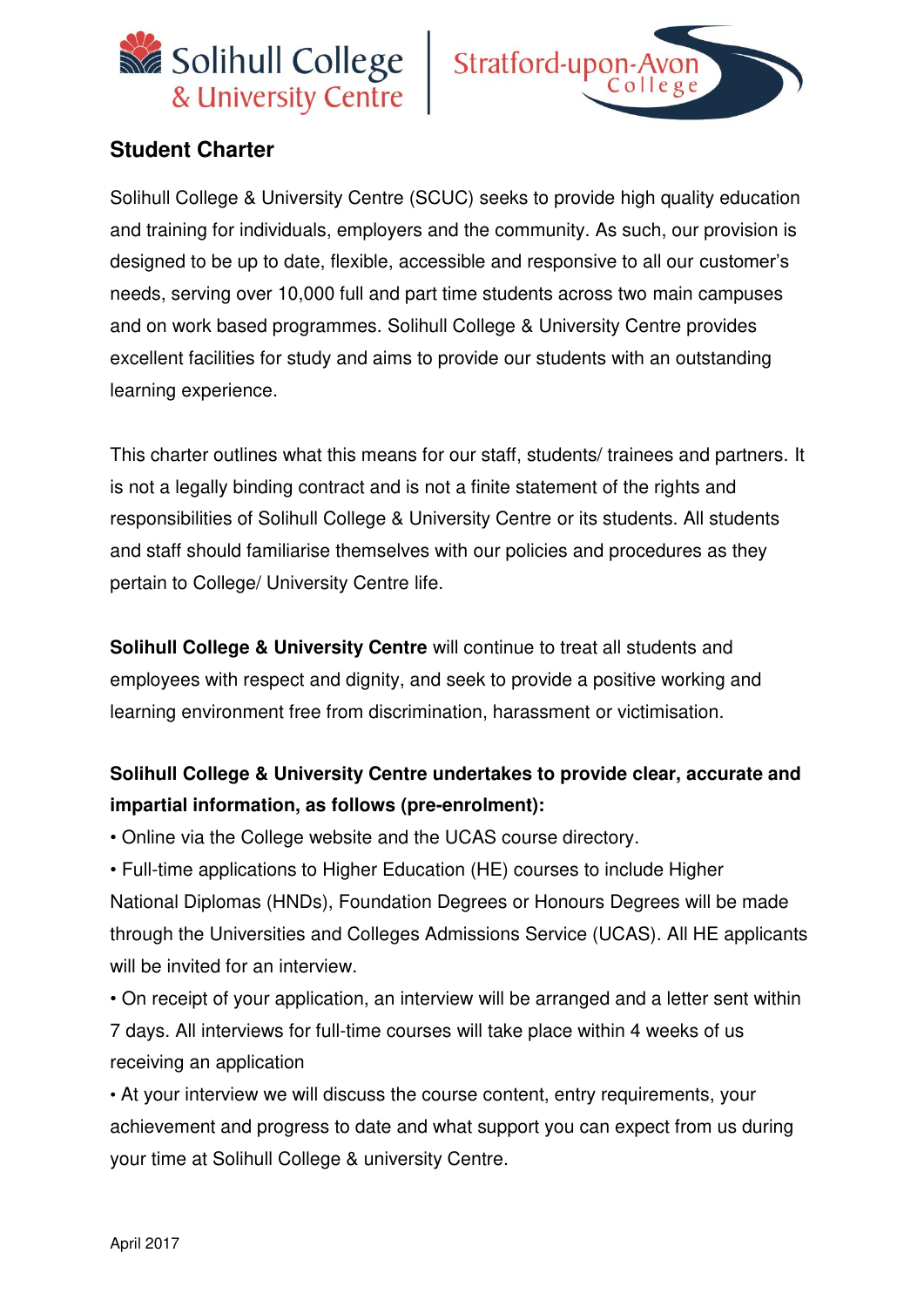• Course costs, payment options and deadlines, and an estimate of necessary additional costs.

• Solihull College & University Centre welcomes applications from students who have a specific learning need (learning difficulty or disability). We are able to provide support at the interview and a member of the Additional Needs Team will be there to discuss the course with you and to identify any specific equipment or specialist support needs. Advice will be given regarding the application for DSA (Disabled Student's Allowance)

• Opportunities we give you to enjoy your time at Solihull College & University Centre.

### **Solihull College & University Centre undertakes to provide (post enrolment):**

• High quality teaching and learning, support, advice and guidance

• Direct access to our Careers Officers, Student Finance Officers, Student Welfare, Counselling and Student Accommodation. Online information will be available via our Student Information Hub

• Access to activities that will enhance employability and personal development. •clearly defined access to library, open access/ IT

• Student voice opportunities by becoming a member of the Student Voice Executive, elected Student Representative or Student Governor, student representation at staff interviews

• Membership of The National Students Union

• Volunteering opportunities to support the Student Enrichment Team with enrichment activities College societies and sports teams, to enhance personal development and employability

• Membership of Solihull College & University Centre societies and sports teams

• Student participation in the Programme Quality Board for annual academic and quality review of courses

# **Solihull College & University Centre undertakes to provide the following on course:**

• An induction to the course and Solihull College & University centre

• A course handbook detailing course content, assessment criteria, contact hours, examination arrangements and regulations, academic guidance and support,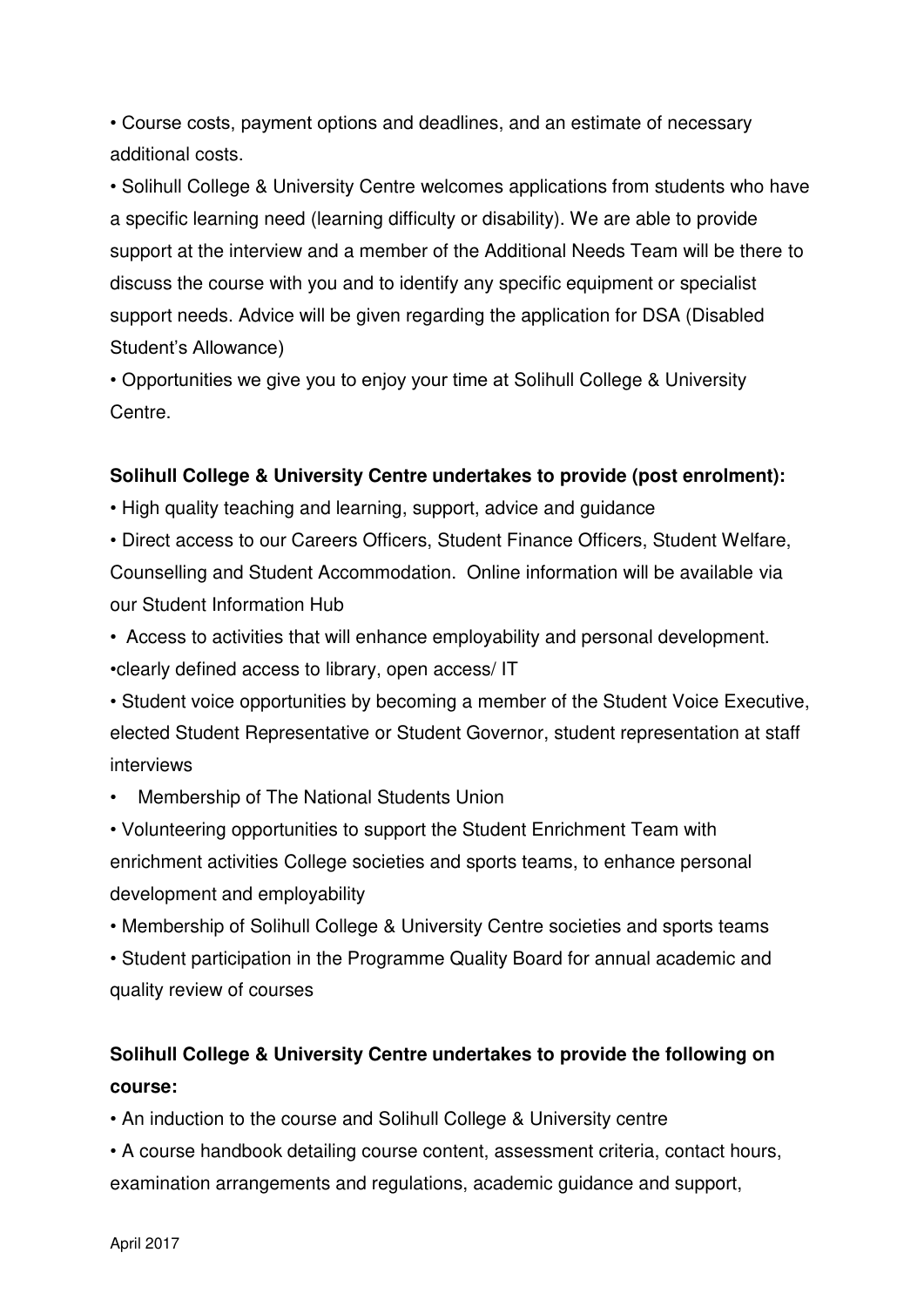appeals procedure, complaints procedure, plagiarism, deadlines, mitigating circumstances.

- Peer support through our volunteer systems for students wishing to make a complaint
- Timely notification of timetabling changes or altered arrangements pertaining to course delivery
- Access to activities that will enhance employability and personal development.
- Support for student participation in academic development and programme management, including elections of representatives.
- Regular continuing professional development for its staff.

### **Solihull College & University Centre students undertake to:**

- Be responsible for your learning: prepared and ready to study showing commitment and a positive attitude
- Attend regularly and punctually 100% is your target and inform us if you can't attend
- Complete all coursework and/or assignments on time and as well as you can
- Meet your tutor regularly to discuss and review your progress
- Attend all exams (as appropriate)
- Pay promptly any charges made by Solihull College & University Centre
- Observe all of Solihull College & University Centre's policies and procedures as explained in your induction, on the Student Information Hub and on MOODLE
- Wear your ID at all times
- Co-operate with members of staff and students, inside and outside of the classroom
- Be polite and respectful to staff and to other students
- Switch off and put away mobile devices unless, at the agreement of the tutor, these are in use for learning purposes
- If you smoke cigarettes including e cigarettes, then do so only in designated areas
- Follow our rules and the law; do not bring in, consume or sell alcohol or illegal drugs
- Take care to behave in a way that will help us to keep Solihull College & University Centre a safe learning environment